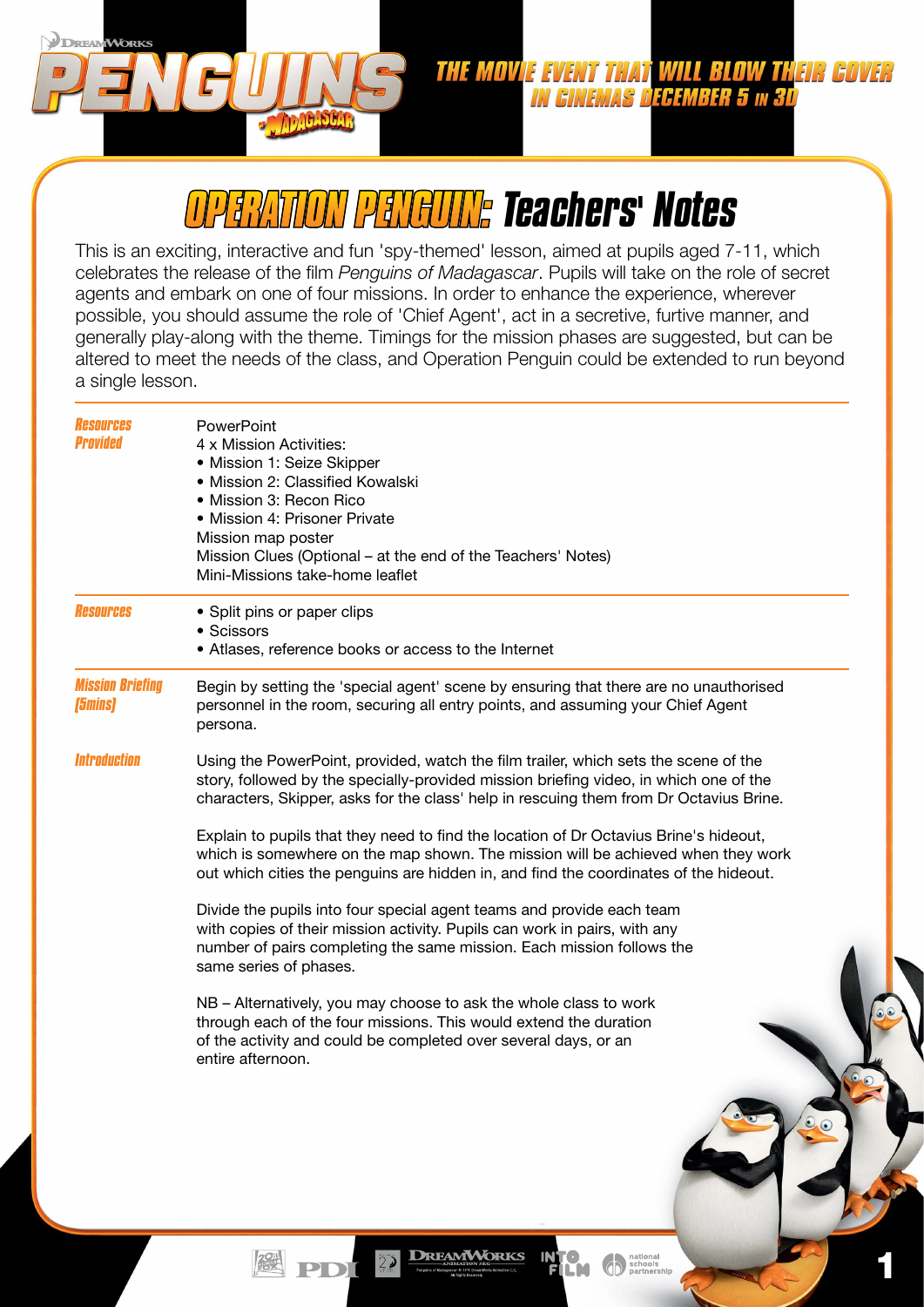Pupils read the character profile in order to gather background information on the penguin that they will be rescuing. If pupils have access to the Internet, further images and sound clips are available at; madagascar.dreamworks.com/characters/

**THE MOVIE EVENT THAT WILL BLOW THEIR COVE IN CINEMAS DECEMBER 5 IN 3D** 

Ask pupils to give a brief description of their penguin by summarising the information in their activity. Remember to maintain the secret agent role-play, referring to pupils by their 'agent names'!

Extension Idea: Ask pupils to write their own 'Special Agent Profiles'.

*Phase 2 (20mins)*

*Location Search*

*Phase 1 (5mins)*

**DREAM** 

**IMORKS** 

In phase 2, pupils are given a series of 5 clues about the possible location of their penguin. These clues will enable pupils to work out where their penguin could be located, using atlases and the Internet. Each clue could refer to several different countries, and so pupils will need to compile a shortlist of possible answers using evidence from each clue in turn. Once they have identified the country they should also try to name the city. Ensure that pupils understand that they may not be able to definitively identify the city at this stage.

After approximately 15 minutes, stop the pupils to provide them with some 'new intelligence' which will help them to come up with a final answer. For maximum impact, try to make the addition of this information appear 'just in'; you could ask a colleague to rush into class with an urgent message, or arrange a mysterious phone-call to the class!

Mission 1: City is divided by the River Liffey Mission 2: Kowalski was recently transported by gondola Mission 3: The Olympic Games will be held here in 2016 Mission 4: City is the capital of North Rhine-Westphalia (NRW)

Allow an additional 5 minutes for teams to work out their final city names.

NB: At any point, you may wish to hand out additional Mission Clues to pupils who are finding the task especially challenging. Clue A will help pupils determine the country, and Clue B will help identify the city. Mission Clues are found at the end of these Teachers' Notes.

Mission 1: Dublin (Ireland) Mission 2: Venice (Italy) Mission 3: Rio de Janeiro (Brazil) Mission 4: Dusseldorf (Germany)

Tell pupils that special agents will now be dispatched to rescue the penguins, but that they must now continue with the mission to locate Dr Octavius Brine's hideout.

2

*Phase 3 (20mins)* Pupils should now follow the instructions in their activity in order to make a cipher wheel and use it to turn their city name into a series of symbols.

*Encryption* You may wish to demonstrate the assembly of the wheel using scissors

and a split pin so that the small wheel is on top of the larger wheel and can rotate freely.

**DREAMWORKS** 

Once the wheels are assembled, pupils must be given a 'secret cipher key' which tells them where to line up the wheels prior to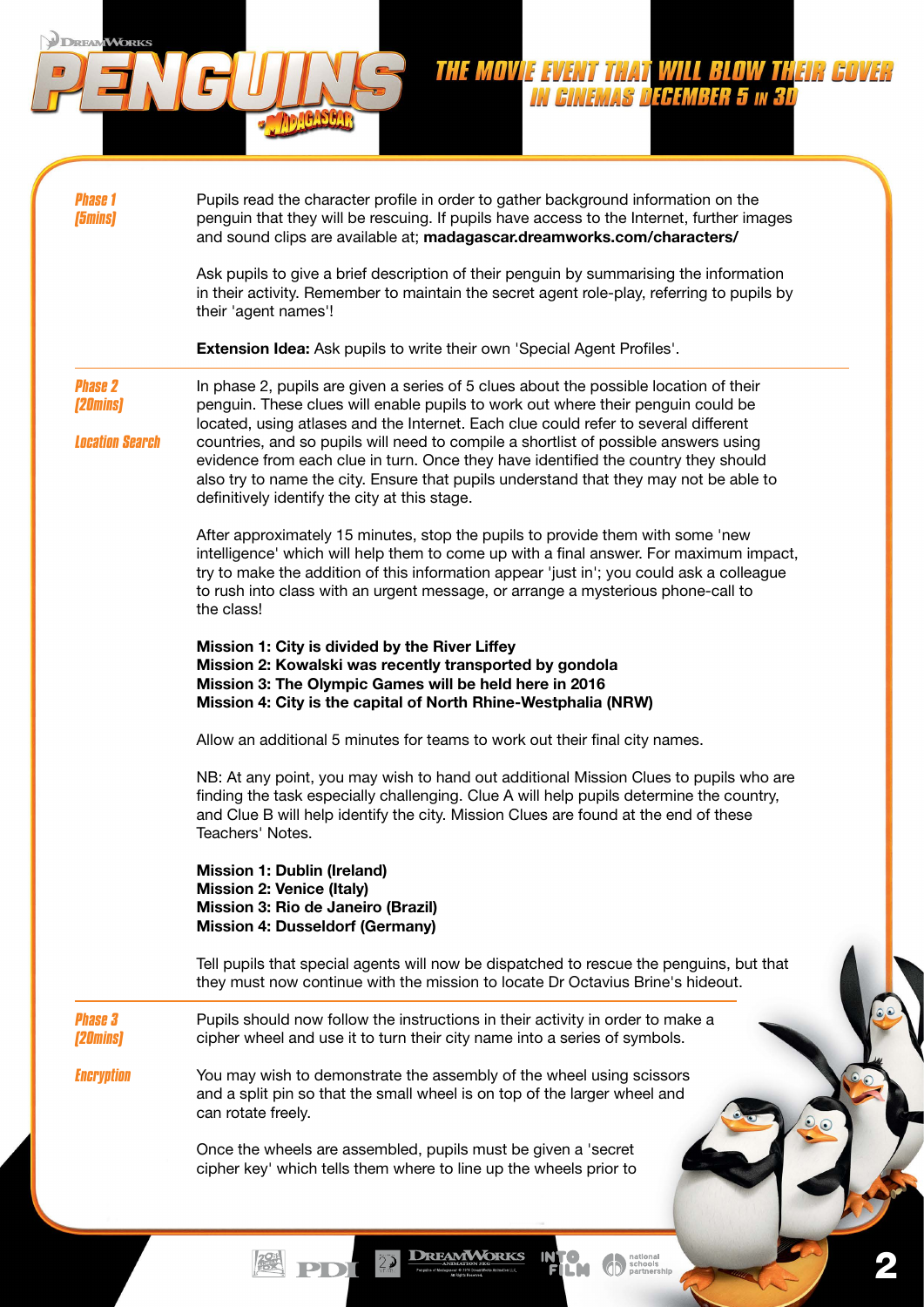encoding the name. Once again, this provides an opportunity to add some fun to the lesson; can you arrange to have the Head-teacher bring you the secret key in a sealed envelope, or plant the key in a hidden location in the classroom?!

**THE MOVIE EVENT THAT WILL BLOW THEIR COVER**<br>IN CINEMAS DECEMBER 5 in 3D

Secret Cipher Key: Line up ▶ with letter G.

**DREAMWORKS** 

Pupils should now translate each letter of their city name into a symbol. Agents within the same team should check to make sure that they have the same answers.

| <b>CITY NAME</b>                                       | D                                                                                                                                                                                                                                                                                                                | U   | В | L  | ı | N |    |   |   |   |   |   |  |
|--------------------------------------------------------|------------------------------------------------------------------------------------------------------------------------------------------------------------------------------------------------------------------------------------------------------------------------------------------------------------------|-----|---|----|---|---|----|---|---|---|---|---|--|
| <b>CODE SYMBOL</b>                                     | \$                                                                                                                                                                                                                                                                                                               | @   | 3 | ?  | 9 | ≺ |    |   |   |   |   |   |  |
| <b>CITY NAME</b>                                       | V                                                                                                                                                                                                                                                                                                                | Е   | N | ı  | C | Е |    |   |   |   |   |   |  |
| <b>CODE SYMBOL</b>                                     | 4                                                                                                                                                                                                                                                                                                                | . I | ≺ | 9  | 6 | ┓ |    |   |   |   |   |   |  |
| <b>CITY NAME</b>                                       | R                                                                                                                                                                                                                                                                                                                |     | O | D  | Е | J | A  | N | E |   | R | O |  |
| <b>CODE SYMBOL</b>                                     | £                                                                                                                                                                                                                                                                                                                | 9   | 2 | \$ | ❏ |   |    | ≺ | ⊐ | 9 | £ | 2 |  |
| <b>CITY NAME</b>                                       | D                                                                                                                                                                                                                                                                                                                | U   | S | S  | Е | L | D  | O | R | F |   |   |  |
| <b>CODE SYMBOL</b>                                     | S                                                                                                                                                                                                                                                                                                                | @   | 8 | 8  | ┓ | ? | \$ | 2 | £ |   |   |   |  |
|                                                        | <b>Extension Idea:</b> You can keep these cipher wheels for another time, and pupils could<br>practise writing, encrypting and swapping secret messages. Remember that both<br>sending and receiving agents will need to know the secret cipher key so that they both<br>line up their wheels in the same place. |     |   |    |   |   |    |   |   |   |   |   |  |
| <b>Phase 4</b><br>[10mins]                             | Pupils now use their final set of instructions to turn their symbol code into an x and y<br>coordinate. Again, teams should check that their answers are the same, and go back<br>to check for any errors.                                                                                                       |     |   |    |   |   |    |   |   |   |   |   |  |
| <b>Coordinates</b><br>& Mission<br><b>Accomplished</b> | Mission 1: (6,1)<br>Mission 2: (3,7)<br>Mission 3: (1,3)<br>Mission 4: (7,7)                                                                                                                                                                                                                                     |     |   |    |   |   |    |   |   |   |   |   |  |
|                                                        | Finally, one agent from each team should plot their coordinates on the<br>map (PowerPoint, print-outs or poster) and join the points to form a<br>cross, marking the hideout of Dr Octavius Brine.                                                                                                               |     |   |    |   |   |    |   |   |   |   |   |  |

**DREAMWORKS** 

 $\overline{2\mathbf{Q}}$ 

PD

IN'

**CM O** pational

3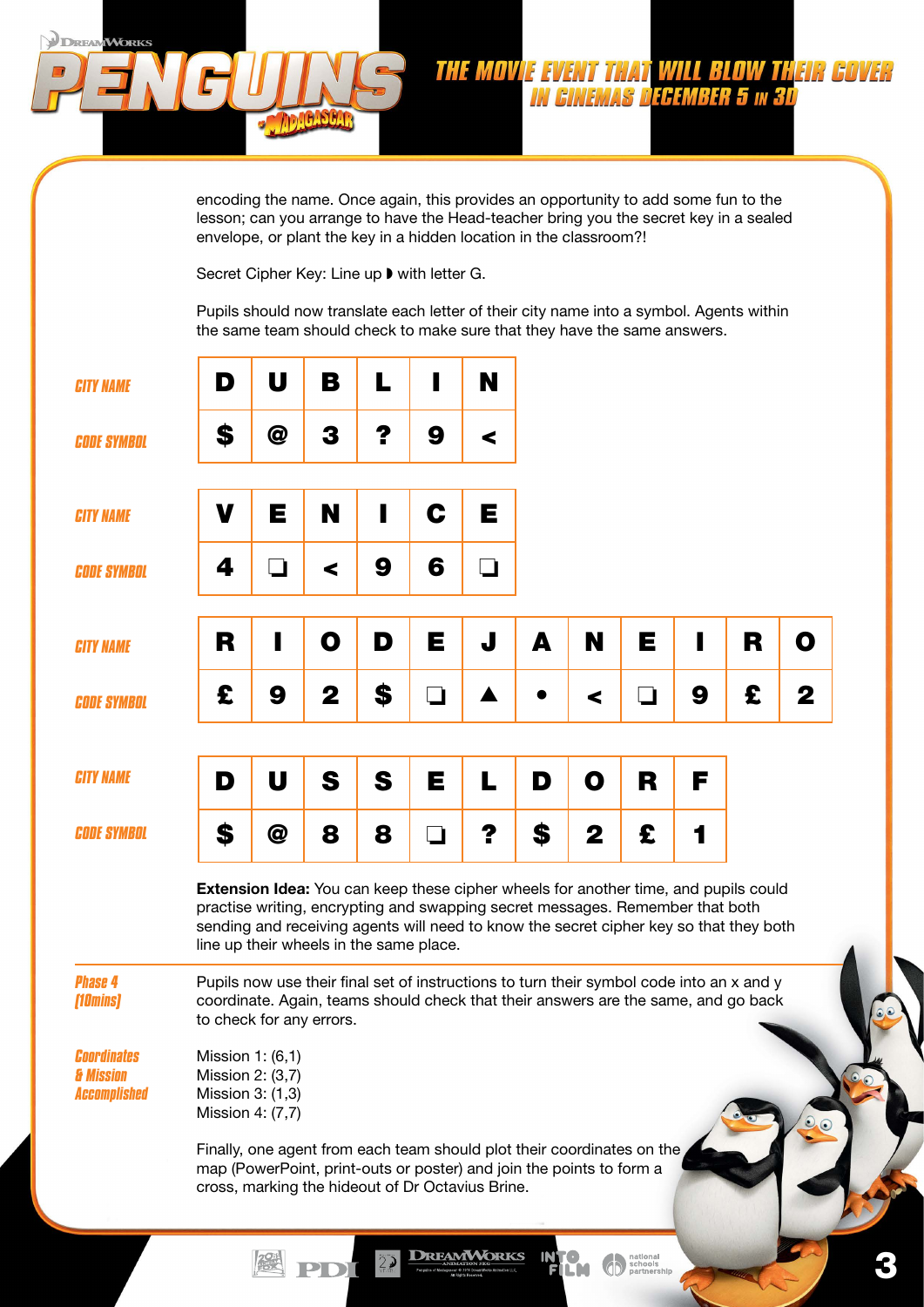THE MOVIE EVENT THAT WILL BLOW THEIR CO. **IN CINEMAS DECEMBER 5 IN 3D** 

4

*Homework Curriculum Links* using the map provided. Don't forget to go to www.nationalschoolspartnership.com/ **penguinsofmadagascar\_competition** to complete the mission by entering your 8 coordinates in order to be in with a chance of winning some amazing prizes. Hand out Mini-Missions take-home activity leaflet. England: National Curriculum Geography: • Inspiring in pupils a curiosity and fascination about the world • Interpreting a range of sources of geographical information, including maps • Using grid references, symbols and key Maths: • NC Aims KS 2 – Can solve problems by applying their mathematics to a variety of routine and non-routine problems with increasing sophistication. • Year 4 Programme of Study: Pupils should be taught to describe coordinates on a 2D grid

You may wish to take this opportunity to review the use of coordinate grid references

# Scotland: Curriculum for Excellence

# Second Level

**DREAMWORKS** 

#### Social Studies: People, place and environment

• To extend my mental map and sense of place, I can interpret information from different types of maps and am beginning to locate key features within Scotland, UK, Europe or the wider world. (SOC 2-14a)

#### **Mathematics**

• I can use my knowledge of the coordinate system to plot and describe the location of a point on a grid. (MTH 2-18a)

#### Northern Ireland Curriculum

#### Geography:

- Identify and use appropriate sources to gain information/data, for example, sources, such as, maps, atlases, selected websites etc.
- Use appropriate maps for different purposes, for example, local maps, country maps;
- Follow/give directions for routes on maps using 8 compass directions
- Draw and use maps at a variety of scales, using 4-figure grid references to identify and locate features
- Examine evidence and opinions from a range of sources, distinguish between fact and opinion, for example, researching information about life in another country
- Try out different ways to solve problems
- Demonstrate skills of working in a group

#### Maths:

- Explore and use a range of problem solving strategies
- Identify position from given coordinates
- Plot position
- Specify coordinates of a given point
- Recognise and use in practical situations, the four compass directions N, S, E, W. Appreciate "North" in relation to the classroom.

**DREAMWORKS**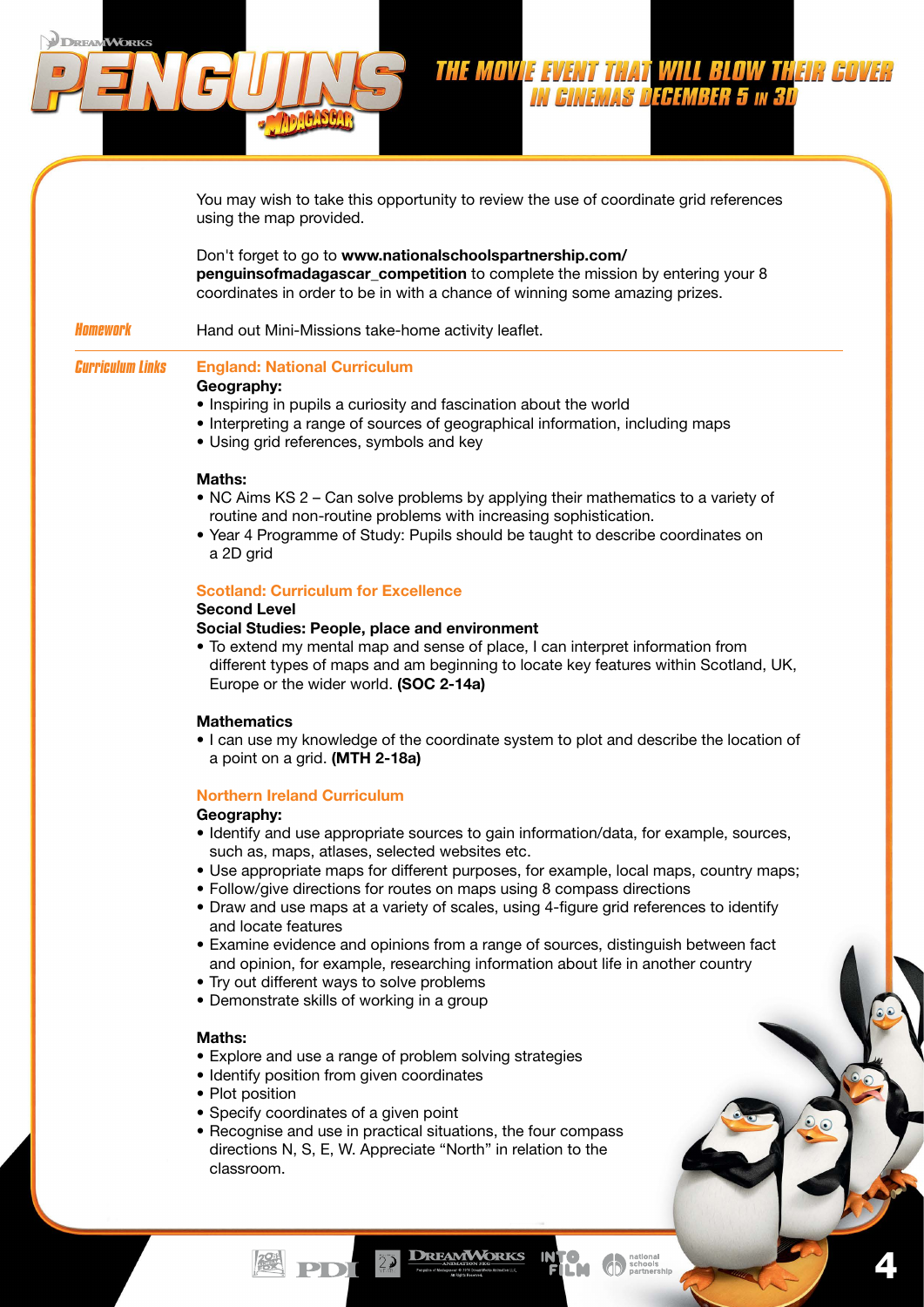

5

*Curriculum Links Continued…*

### National Curriculum for Wales

Key Stage 2 Mathematics Programme of Study in Wales

### Develop numerical reasoning

- Transfer mathematical skills to a variety of contexts and everyday situations
- Identify the appropriate steps and information needed to complete the task or reach a solution

# Using Number Skills

• Find differences

### Using Measuring Skills

• Use coordinates / grid references to specify location

### Key Stage 2 Geography for Wales Locating places, environments and patterns

Pupils should be given opportunities to:

- Identify and locate places and environments using globes, atlases, and maps, *e.g. use coordinates and four-figure references*
- Follow directions, estimate and calculate distances, *e.g. follow map and ground routes, calculate map-to-ground distances*

### Understanding places, environments and processes

- Pupils should be given opportunities to:
- Identify and describe natural and human features, *e.g. weather conditions, types of buildings*
- Identify similarities and differences to describe, compare and contrast places and environments

**DREAMWORKS** 

 $\sqrt{2}$ 

PD